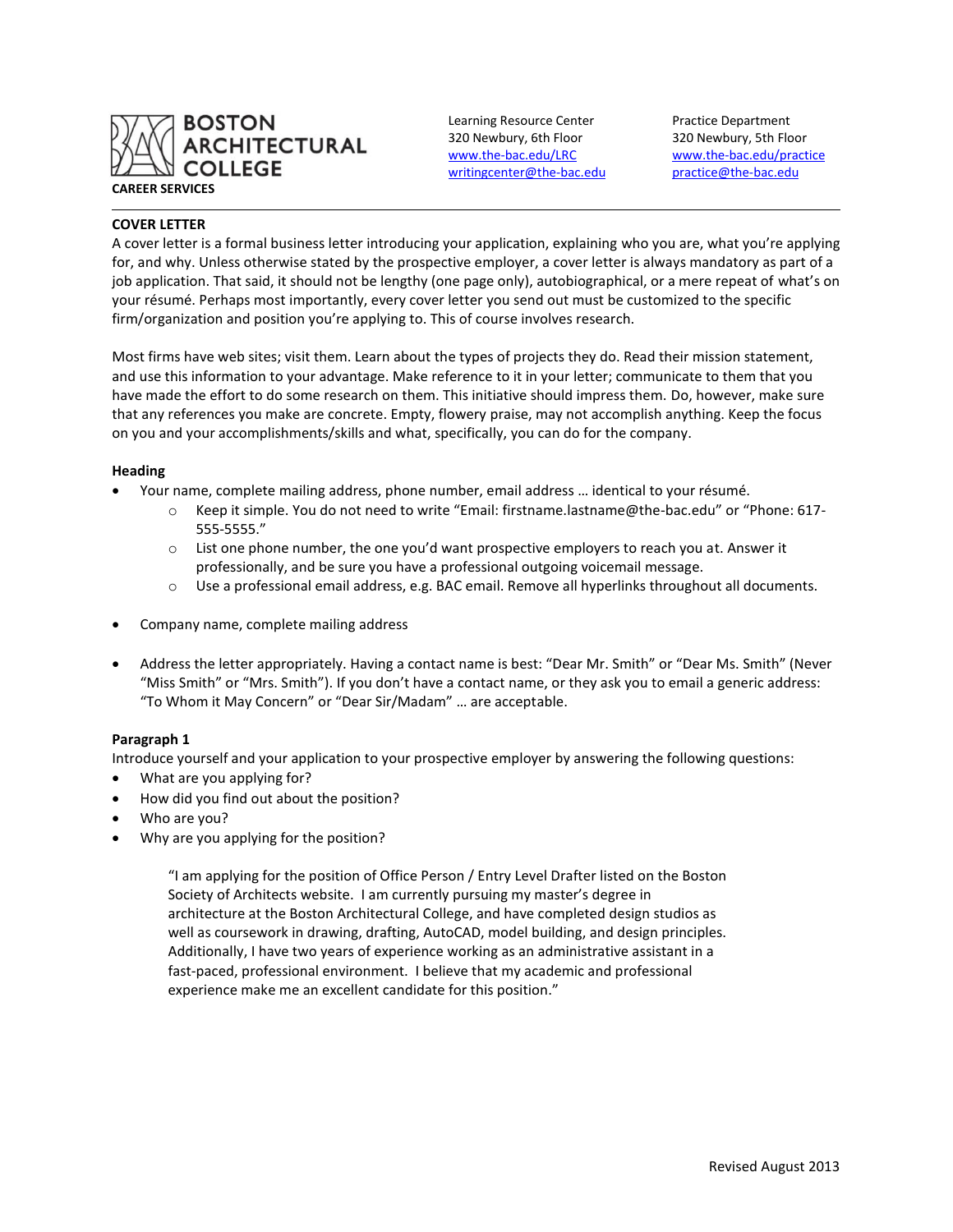## **Paragraphs 2 - 3**

The most important part of your letter: this is where you sell yourself to your prospective employer. While a résumé provides a general overview of your skills, in a cover letter you get the chance to drive home your qualifications. Don't just repeat what you say in the résumé: elaborate further. Provide more details and anecdotes that show you have the appropriate skills and accomplishments:

- Expand on your design and professional skills.
- Discuss ways in which those skills are appropriate for the position.
- Discuss ways (two or more) in which you are a good match for the firm… be specific: WHY?
- This is the part of the cover letter you must customize for each job application.

"In my previous position as an Administrative Assistant at Becker & Holmes, I refined my administrative and communication skills. I answered phones, greeted visitors, confirmed meetings, typed correspondence, and prepared materials for meetings and conferences. I was also involved in researching, designing, and creating various client presentations using PowerPoint. I am accustomed to working in a professional, fastpaced environment that has an emphasis on client support.

I am also very interested in your firm's growing emphasis on projects that have a focus on historic preservation, as it is a field that I am interested in learning more about. I have an undergraduate degree in archaeology, as well as experience working in Boston University's archaeological restoration laboratory, that would allow me to contribute a unique perspective to historic renovation projects."

Structurally, make sure you have strong topic sentences. Start off a paragraph by clearly identifying a skill you have to offer. Then as you go deeper into the paragraph elaborate further on that skill and/or additional ones. Readers see the first and last sentences of a paragraph the most clearly, so make sure your most important information is located there.

In addition, try to focus your paragraphs around a central topic, perhaps a particular skill or set of skills. Some students have one paragraph that focuses on their professional design experience, while the second focuses more on their academic background. Others focus one paragraph on their design skills and the second on their office and communication skills. Regardless of how you organize it, make sure that the ideas in a given paragraph hang together. This letter is a form of communication to a prospective employer. If it is scattered, the prospective employer's first impression of you is as a scattered person. Needless to say, this probably won't get you an interview.

Lastly, many cover letters mention work the firm has done. This can and should be done. However, don't just praise them for the sake of praising. Instead of just writing about how cool their work is, describe how your background and/or interests are aligned with said cool work. Meaningless regurgitation of online content tends to annoy prospective employers as much (or more) than evidence of no research at all.